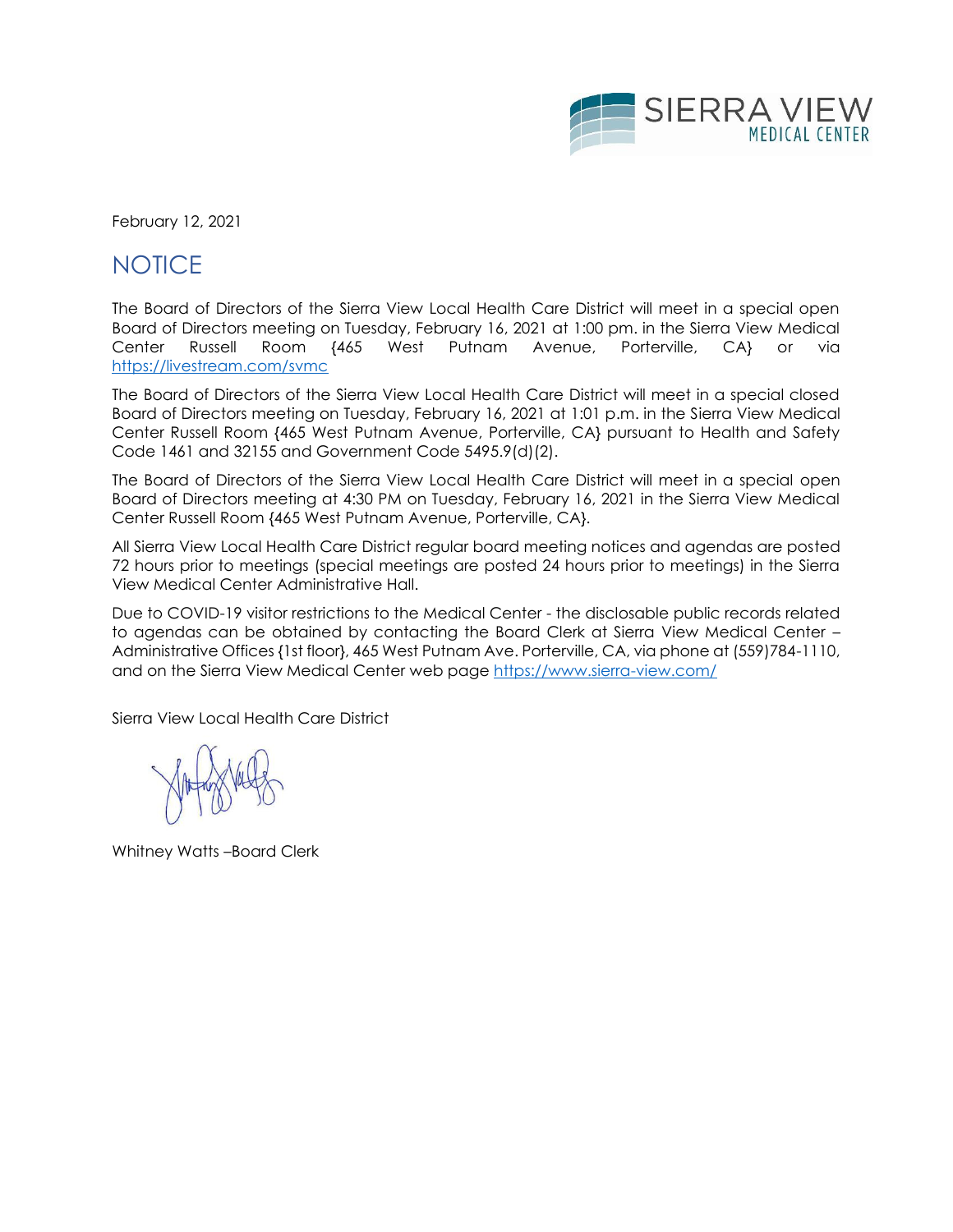

# *SIERRA VIEW LOCAL HEALTH CARE DISTRICT BOARD OF DIRECTORS MEETING 465 West Putnam Avenue, Porterville, CA – Russell Room*

# *NOTICE OF SPECIAL BOARD MEETING Pursuant to Gov. Code §54956*

# *AGENDA February 16, 2021*

# **OPEN SESSION AGENDA (1:00 P.M.)**

The Board of Directors will call the meeting to order at 1:00 P.M. via Livestream, at which time the Board of Directors will move to Closed Session regarding the items listed under Closed Session. The public meeting will reconvene at 10:30 A.M. via Livestream: <https://livestream.com/svmc>

# **I. Call to Order**

### **II. Approval of Agendas**

*Recommended Action*: Approve/Disapprove the Agenda as Presented/Amended

The Board Chairman will limit each presentation so that the matter may be concluded in the time allotted. Upon request of any Board member to extend the time for a matter, either a Board vote will be taken as to whether to extend the time allotted or the chair may extend the time on his own motion without a vote.

# **III. Adjourn Open Session and go into Closed Session**

# **CLOSED SESSION AGENDA (1:01 P.M.)**

As provided in the Ralph M. Brown Act, Government Code Sections 54950 et seq., the Board of Directors may meet in closed session with members of the staff, district employees and its attorneys. These sessions are not open to the public and may not be attended by members of the public. The matters the Board will meet on in closed session are identified on the agenda or are those matters appropriately identified in open session as requiring immediate attention and arising after the posting of the agenda. Any public reports of action taken in the closed session will be made in accordance with Gov. Code Section 54957.1

# **IV. Closed Session Business**

A. Pursuant to Gov. Code Section 54962; Health and Safety Code Section 32106(b): Discussion Regarding Trade Secret, Pertaining to Service (1 Item) Estimated Date of Disclosure – January 2024

To the extent items on the Closed Session Agenda are not completed prior to the scheduled time for the Open Session to begin, the items will be deferred to the conclusion of the Open Session Agenda.

# **V. Adjourn Closed Session and go into Open Session**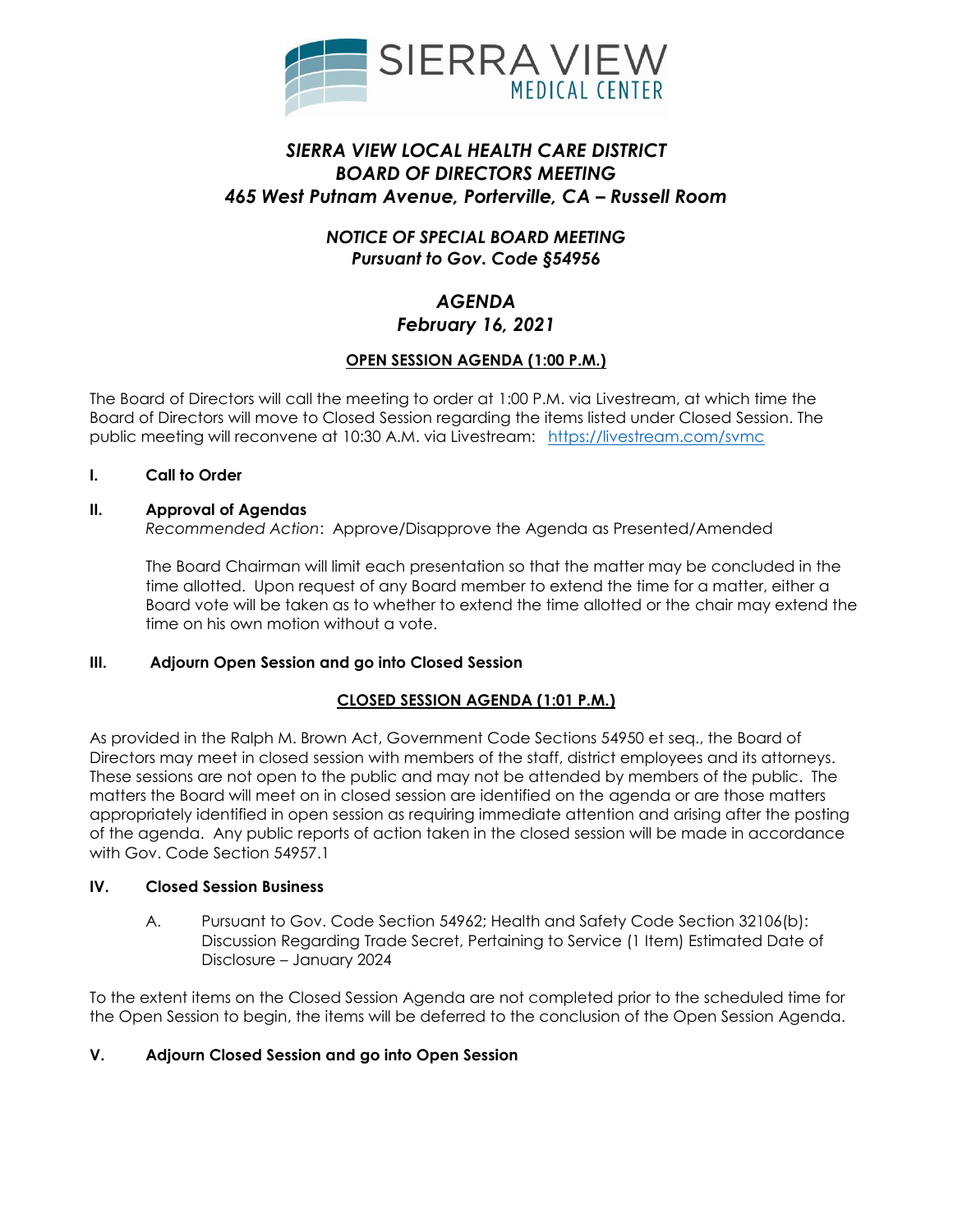

# *SIERRA VIEW LOCAL HEALTH CARE DISTRICT BOARD OF DIRECTORS AGENDA* **February 16, 2021**

### **OPEN SESSION AGENDA (4:30 P.M)**

### **VI. Closed Session Action Taken**

Pursuant to Gov. Code Section 54957.1; Action(s) to be taken Pursuant to Closed Session Discussion

A. Discussion Regarding Trade Secrets, Pertaining to Service (1 Item) *Recommended Action*: vote to approve/disapprove one (1) closed session item pertaining to trade secret.

### **VII. Public Comments**

Pursuant to Gov. Code Section 54954.3 - NOTICE TO THE PUBLIC - At this time, members of the public may comment on any item not appearing on the agenda. Under state law, matters presented under this item cannot be discussed or acted upon by the Board at this time. For items appearing on the agenda, the public may make comments at this time or present such comments when the item is called. Any person addressing the Board will be limited to a maximum of three (3) minutes so that all interested parties have an opportunity to speak with a total of thirty (30) minutes allotted for the Public Comment period. At all times, please state your name and address for the record.

#### **VIII. Announcements:**

A. Regular Board Meeting – February 23, 2021 at 3:00 p.m.

### **IX. Adjournment**

### **SPECIAL NOTICE**

Pursuant to Executive Order N-25-20 signed by Governor Newsom on March 12, 2020, and in an effort to protect public health and slow the rate of transmission of COVID-19, Sierra View Local Health Care District is allowing for electronic public participation at Regular Board Meetings. Public comments may be submitted to wwatts@sierra-view.com and will be read aloud during Public Comments as applicable, for Board consideration. Members of the public are encouraged to submit comments prior to 8:00 a.m. Friday, October 9, 2020, to participate in said meeting.

Per the State of California Executive Order N-29-20, effective March 17, 2020, a State of Emergency exists in California as a result of the threat of COVID-19. Therefore, specific requirements that pertain to teleconferencing of Sierra View Local Health Care District Board of Directors meetings, either through audio, video, or both, are allowed under the Brown Act, with certain requirements waived. Sierra View Local Health Care District may still provide one physical publicly accessible location where the public may observe the meeting and make public comments, but the members of the governing body and staff do not have to physically present at the public location. Additionally, Sierra View Local Health Care District do not have to identify the teleconference locations of the participating governing body, does not have to make such location accessible to the public, and does not have to post agenda at each teleconferenced location.

In accordance with the California Governor's Executive Order N-35-20 issued March 21, 2020, notice is hereby given that Board Member Dan Smith will be attending the October 9, 2020 meeting [via zoom/telephonically]